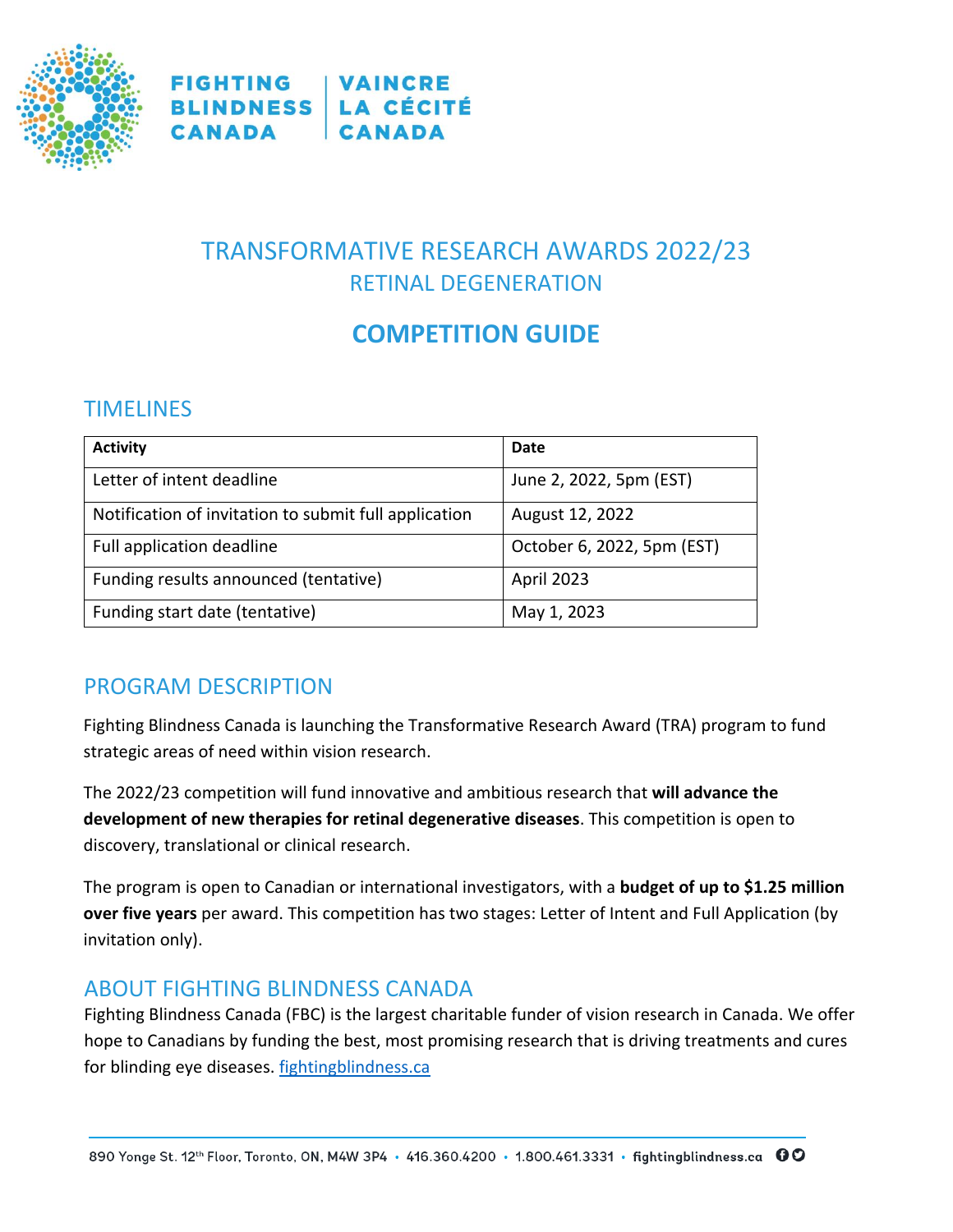

## CONTACT US

If you have any questions about the competition please contact Larissa Moniz, Director, Research and Mission Programs at **[research@fightingblindness.ca](mailto:research@fightingblindness.ca)**

## COMPETITION SCOPE

The goal of this competition is to fund innovative and ambitious research that has the potential to advance the development of new therapies for retinal degenerative diseases. It is anticipated that successful applications will have strong preliminary data supporting their hypothesis and proposed approach.

#### **This competition will fund:**

- Discovery, translational or clinical research.
- Research that could ultimately contribute to strategies to prevent or reduce of vision loss or restore vision for individuals with retinal degeneration.
	- o This could include, but is not limited to, research that could lead to development of new or improved cell therapy, retinal or other prostheses, optogenetic therapy, drugs or other therapeutics.
	- o We encourage applications from all areas of vision research including but not limited to, cell and molecular biology, neural circuitry, drug or treatment development and clinical trials.
- Research that has potential to impact individuals with at least one of the following eye diseases:
	- $\circ$  An inherited retinal disease (IRD) e.g. retinitis pigmentosa, choroideremia, Stargardt disease or Usher syndrome
	- $\circ$  Age-related macular degeneration (AMD): including wet or dry AMD/geographic atrophy
	- $\circ$  Optic nerve degeneration: e.g. glaucoma, Leber hereditary optic neuropathy (LHON)
- Research that has broad applicability to retinal degeneration or the potential to impact many individuals or multiple eye diseases may be prioritized.

#### **This competition is not likely to fund:**

- Research that is gene or mutation specific and therefore is likely to impact a small number of individuals. Gene therapies that are more "universal" and have the potential to impact multiple diseases or a large number of people will be considered for funding.
- Epidemiology, quality of life, health systems or low vision/rehabilitation research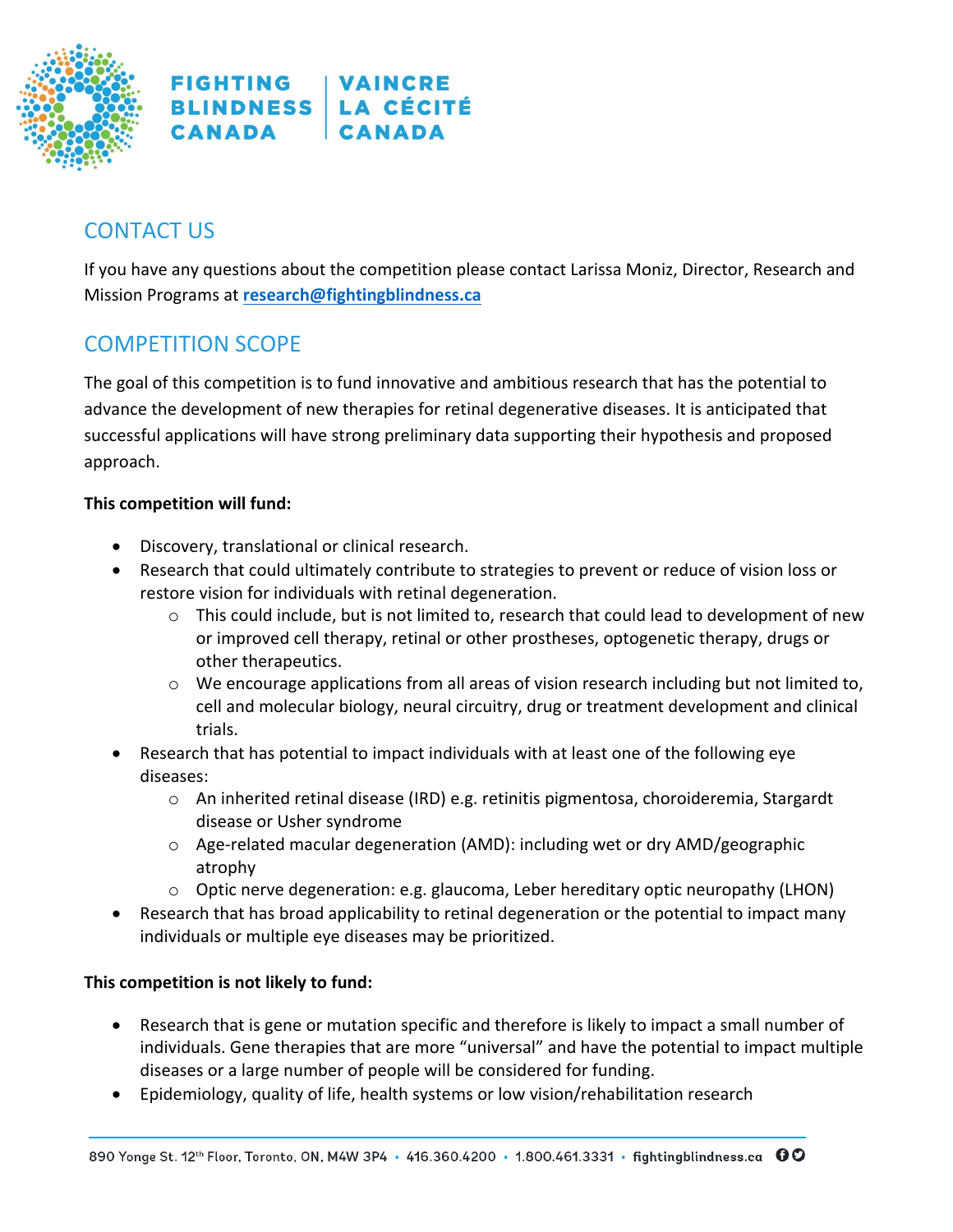

- Research to improve access to existing treatments
- Research into detection and diagnosis
- Research into development or improvement of surgical approaches

# ELIGIBILITY

- This competition will fund research in Canada or internationally.
- Each application will have a single Principal Investigator who assumes responsibility for and is the primary contact for the application and future grant.
- Principal Investigators must hold an academic position at an accredited host institution such as a university, hospital or research institute. See Appendix A for full eligibility requirements for all team members.
- A maximum of one LOI per Principal Investigator will be permitted in this competition. An individual who is named as a Principal Investigator may be named as a Collaborator on additional LOIs/applications.

## FUNDING DETAILS

This competition aims to fund up to two grants with a maximum budget of \$1.25 million each over 5 years. It is expected that the annual budget for a grant will not exceed \$250,000, however we may accommodate the needs of specific projects. The final funding envelope for this competition is subject to availability of funds.

Funding will be provided to support the direct costs of research, including supplies, salaries (see Appendix A for more details), and equipment associated with the proposed work. Equipment requests should not exceed \$75,000 in total. Higher equipment costs will be considered based on exceptional circumstances and if fully justified. Indirect costs are not eligible.

FBC does not provide overlap funding. We may consider joint funding with other funding bodies, however, it is the responsibility of the Principal Investigator to notify us if you or your Co-Investigators receive other sources of financial support for a grant under review or once awarded.

## ASSESSMENT CRITERIA

LOIs and Applications will be judged on the following criteria:

1. **Impact and Relevance**– the extent to which the project has the potential to advance the development of new therapeutic strategies for retinal degeneration. What unmet need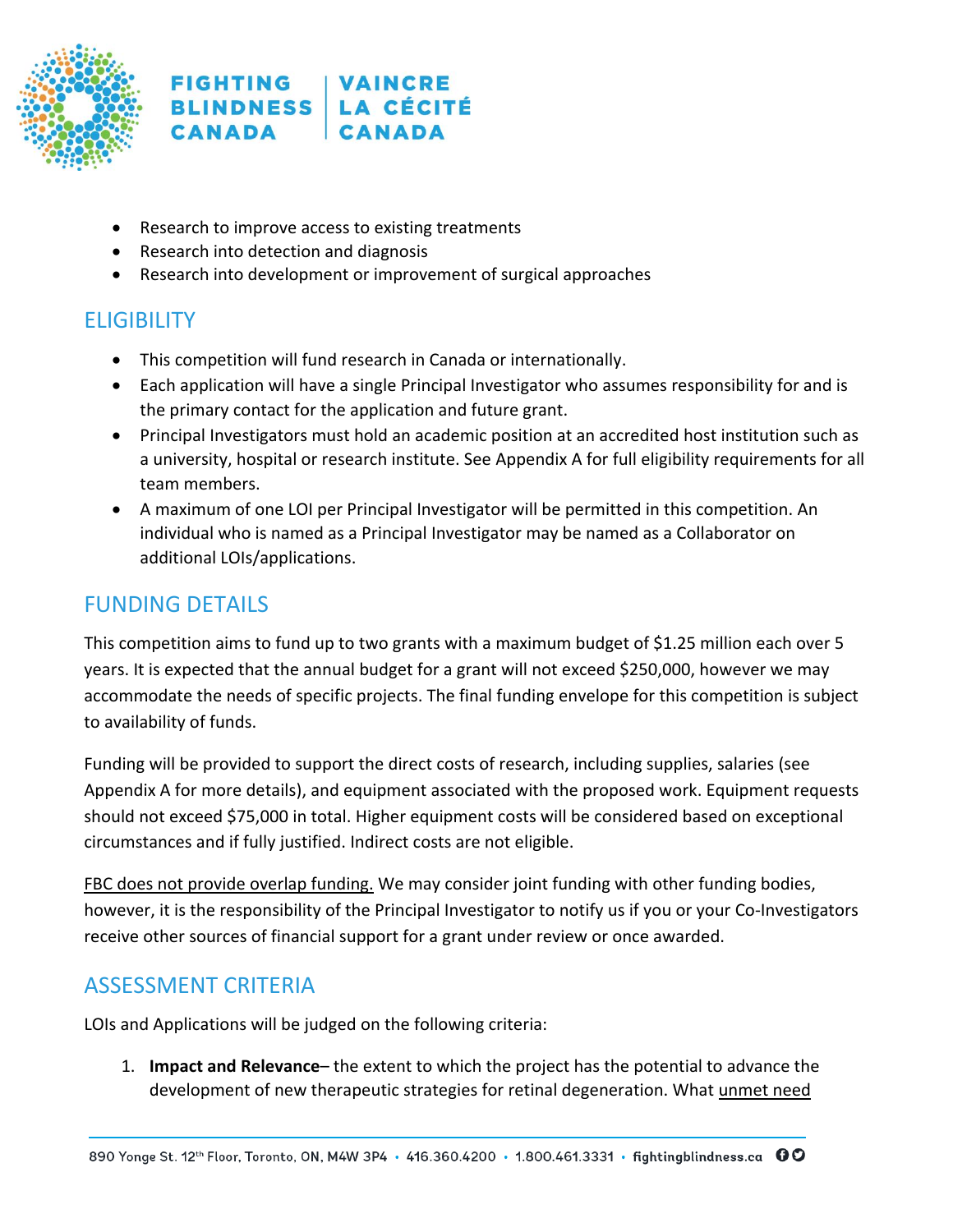

does the project address in the research and therapeutic landscape? What is the direct and indirect potential impact that this project will have on the field and for patients?

- 2. **Scientific Excellence**  the extent to which the proposed research is based on a strong rationale, introduces innovative ideas, and solid hypotheses. How does this research compare to other research or strategies being carried out by other research groups?
- 3. **Approach and Deliverables** Are the proposed research methods appropriate and sufficiently robust to reach the stated objectives of the project and ensure that high quality results will be generated? Is the budget appropriate and reasonable? Is the plan logical with specific deliverables identified to ensure the project's success and completion within the proposed timeframe?
- 4. **Excellence of the team**  the extent to which the Principal Investigator, Co-Investigators and Collaborators have the relevant expertise and proven track record to carry out the proposed research.

FBC is committed to the highest standards of integrity in research. The major concerns are fabrication or falsification of data and plagiarism, but any action that is inconsistent with integrity is considered scientific misconduct. Applications not consistent with these standards will be disqualified from the competition and the host institution may be notified.

## APPLICATION PROCESS

This competition has two stages:

- 1. **Letter of Intent (LOI)** due **June 2, 2022, 5pm EST.** Stringent selection will occur at this stage. LOIs will be evaluated by peer-review and by FBC's Mission Investment Steering Committee based on the criteria above and to ensure alignment with FBC's strategic priorities. Only applications with high chance of success will be invited to submit full applications.
- 2. **Full Application** due **October 6, 2022, 5pm EST**. By invitation only. Applications will be evaluated by a rigorous peer-review process based on the criteria listed above.

## LETTER OF INTENT (LOI)

- To facilitate peer-review, please submit all documents in English.
- Full instructions are found on the Letter of Intent Form.
- Use black ink for text and where word limits are not specified use single-spaced text, Calibri font, pt.11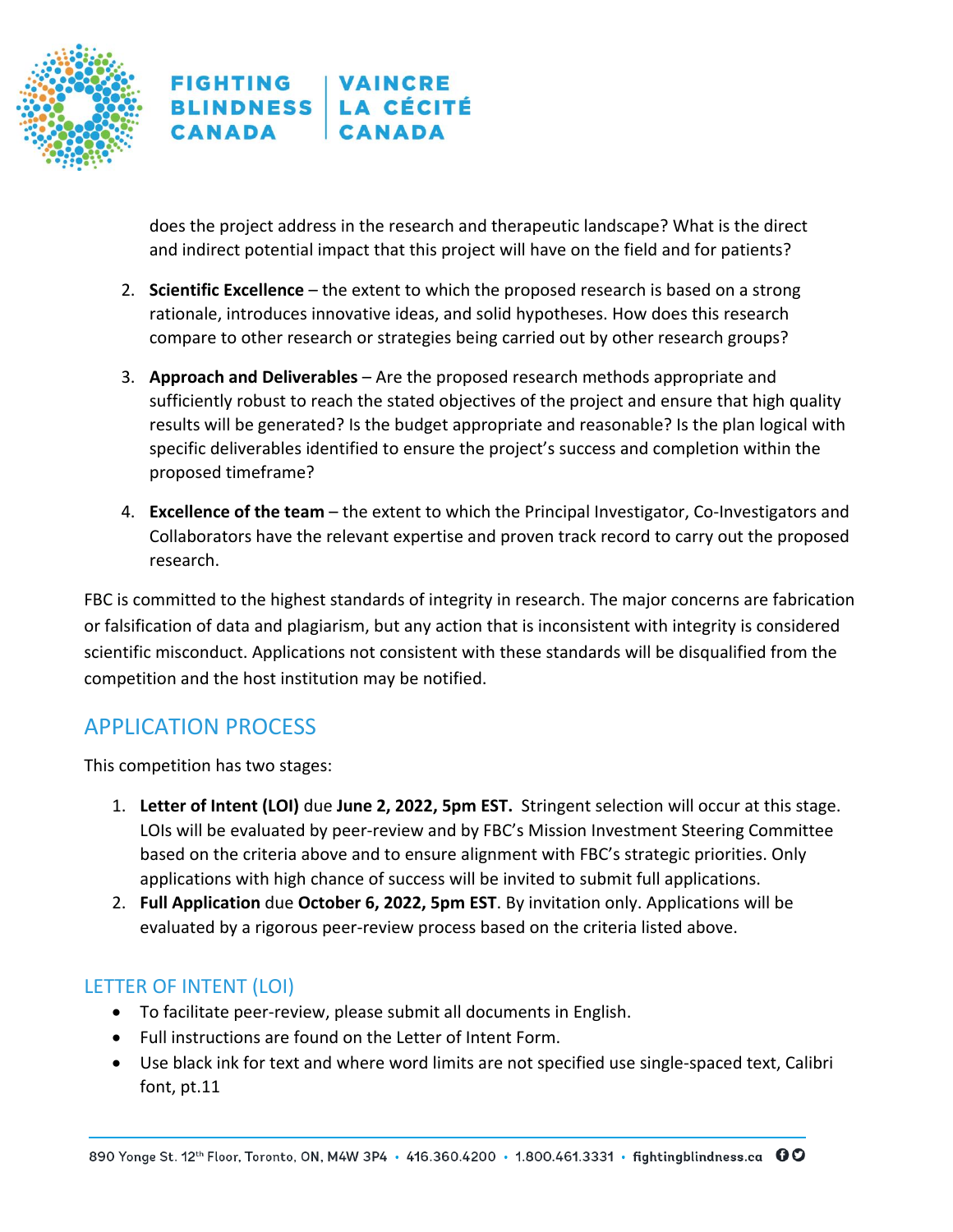

#### **FIGHTING VAINCRE BLINDNESS LA CÉCITÉ CANADA CANADA**

• Submit completed LOI through the "**Submit Here**" button at [fightingblindness.ca/research/for](https://www.fightingblindness.ca/research/for-researchers/)[researchers/](https://www.fightingblindness.ca/research/for-researchers/)

| <b>Section</b> | Format                                                                    | <b>Section Description</b>                                                                                                                                                                                                                                                                                     |
|----------------|---------------------------------------------------------------------------|----------------------------------------------------------------------------------------------------------------------------------------------------------------------------------------------------------------------------------------------------------------------------------------------------------------|
| 1              | Letter of Intent Form                                                     | Available for download:<br>fightingblindness.ca/research/for-researchers                                                                                                                                                                                                                                       |
| $\mathcal{P}$  | 3 pages maximum<br>including figures; no<br>page limits for<br>references | <b>Research Proposal:</b> Describe the proposed research<br>including significance, aims and objectives and research<br>methods.                                                                                                                                                                               |
| 3              | Free text, 300 words                                                      | Statement of Impact: Clearly state the potential impact<br>of this research. How will this research advance the<br>development of new therapeutic strategies for retinal<br>degeneration? Which eye disease(s) does this research<br>have the potential to impact? What unmet need does<br>this research fill? |

### FULL APPLICATION

- By invitation only
- Full instructions are found on the Application Form.
- The Application Form, Budget Template and Other Funding Template can be downloaded at [fightingblindness.ca/research/for-researchers](https://www.fightingblindness.ca/research/for-researchers/)
- To facilitate peer-review, please submit all documents in English.
- Use black ink for text and where word limits are not specified use single-spaced text, Calibri font, pt.11
- Submit the following as a single PDF document in the order specified through the "**Submit Here**" button at [fightingblindness.ca/research/for-researchers/](https://www.fightingblindness.ca/research/for-researchers/)

| <b>Section</b> | Format                  | <b>Section Description</b>                                           |
|----------------|-------------------------|----------------------------------------------------------------------|
|                | <b>Application Form</b> | Application Form: Electronic or scanned signatures are<br>acceptable |
|                | Free text, 10 pages     | <b>Research Proposal:</b> Should include the following               |
|                | maximum including       | information:                                                         |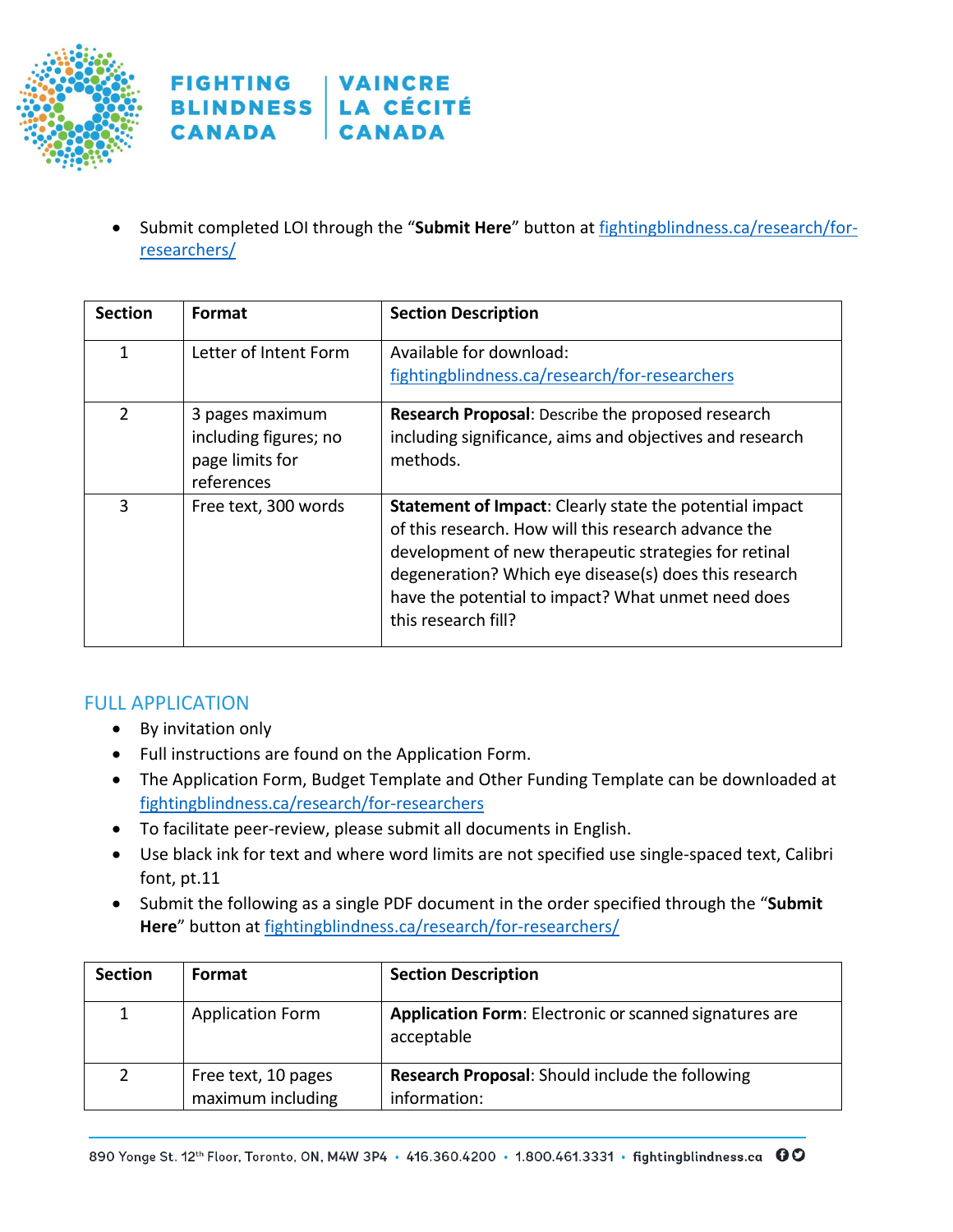



|   | figures; no page limit<br>for references | Purpose: clearly describe the hypothesis and<br>scientific need for your proposed work; Describe the<br>significance of your expected results for the<br>development of new therapeutic strategies for<br>retinal degeneration.<br>Background: Summarise published or unpublished<br>$\bullet$<br>work relating to your research proposal; Describe<br>how this knowledge and experience will help address<br>the goals of the proposed project.<br>Research Plan: Identify research aims or objectives.<br>For each objective include: the research question;<br>experimental methods, techniques and analyses that<br>will be used; refer to your own published work or<br>indicate the availability of appropriate expertise<br>including unpublished results or methodologies;<br>justify the appropriateness of your experimental<br>design.<br><b>Other:</b> identify anticipated results and conclusions;<br>identify anticipated challenges and potential<br>solutions. |
|---|------------------------------------------|---------------------------------------------------------------------------------------------------------------------------------------------------------------------------------------------------------------------------------------------------------------------------------------------------------------------------------------------------------------------------------------------------------------------------------------------------------------------------------------------------------------------------------------------------------------------------------------------------------------------------------------------------------------------------------------------------------------------------------------------------------------------------------------------------------------------------------------------------------------------------------------------------------------------------------------------------------------------------------|
| 3 | Free text, 1 page<br>maximum             | Project Timeline: Identify key activities and milestones<br>for each part of the research plan. May be presented as<br>a narrative or table.                                                                                                                                                                                                                                                                                                                                                                                                                                                                                                                                                                                                                                                                                                                                                                                                                                    |
| 4 | <b>Budget Template</b>                   | Project Budget: Excel template.                                                                                                                                                                                                                                                                                                                                                                                                                                                                                                                                                                                                                                                                                                                                                                                                                                                                                                                                                 |
| 5 | Free text, 2 page<br>maximum             | Budget Justification: Provide justification and<br>additional detail for the staffing and resources<br>requested in the budget. Detail how other funding or<br>resources received by the group contributes or adds<br>value to the proposed research. Provide justification if<br>any annual budget exceeds \$250,000.                                                                                                                                                                                                                                                                                                                                                                                                                                                                                                                                                                                                                                                          |
| 6 | Free text, 5 pages<br>maximum each       | CV: Maximum 5-page CV that showcases key<br>accomplishments. We recommend using the NIH<br>Biosketch format, but this is not mandatory. Each<br>Principal and Co-Investigator that is receiving funding<br>should submit a CV.                                                                                                                                                                                                                                                                                                                                                                                                                                                                                                                                                                                                                                                                                                                                                  |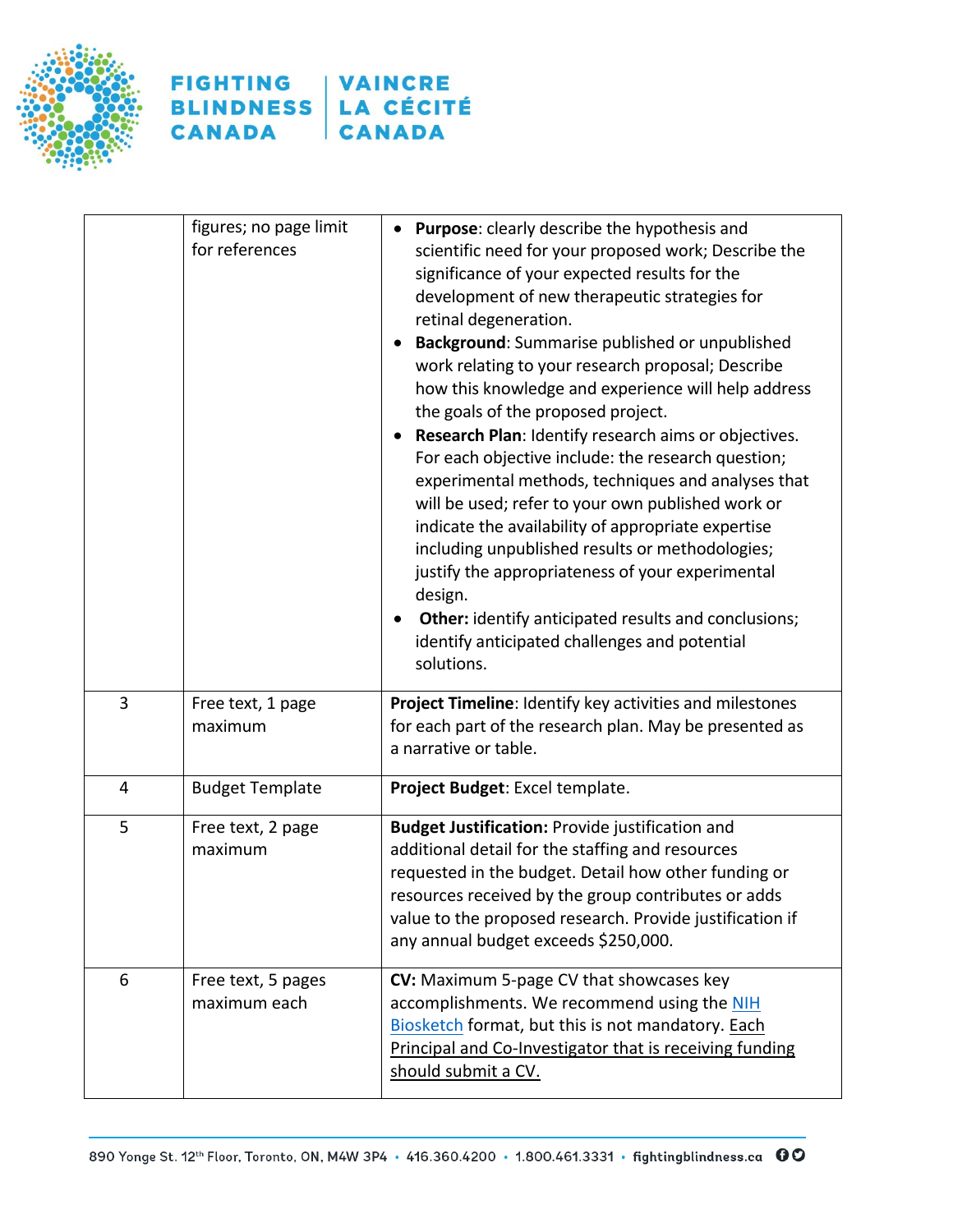



|   | Other Funding<br>Template | <b>Other Funding Sources: Provide information on any</b><br>grants held or applied for by Principal or Co-Investigators.                                                  |
|---|---------------------------|---------------------------------------------------------------------------------------------------------------------------------------------------------------------------|
| 8 | Free text (Optional)      | Letters of support: Provide letters as needed from<br>collaborators, institutions or partnering organizations<br>detailing their contribution and support of this project |

## APPENDIX A: APPLICANT ELIGIBILITY REQUIREMENTS

See below for details about applicant eligibility requirements. Any question of eligibility or unusual circumstances not described will be reviewed and an assessment made by FBC. A maximum of one application per Principal Investigator is permitted. However, an individual who is named as a Principal Investigator may be named as a Collaborator on additional applications.

#### **Host Institute**

The Host Institution is the institution or organization that is responsible for receiving and administering the grant on behalf of the recipient. It will be the home institution of the Principal Investigator. Documentation of support for the Principal Investigator and the application by the Host Institution is required as part of the full application process. FBC reserves the right to determine eligibility of Host Institutions that are not located in Canada.

### **Principal Investigator**

Each grant application can have only one Principal Investigator. The Principal Investigator is responsible for the direction of the proposed activities, assumes administrative and financial responsibility for the grant and receives correspondence related to the grant.

The Principal Investigator must hold a firm academic position which allows the individual to engage in independent research activities for the duration of the project and includes the ability to supervise trainees and publish research results. They must be based in, or formally affiliated with, an accredited Host Institution such as a university, hospital, or research institute. Graduate students, postdoctoral fellows, research associates, adjunct professors or status only appointments (except where they hold a firm academic position at another institution) or technical support staff are not eligible to be a Principal Investigator. The Principal Investigator is not eligible to receive salary support from the grant.

#### **Applicants who do not yet hold an eligible position**